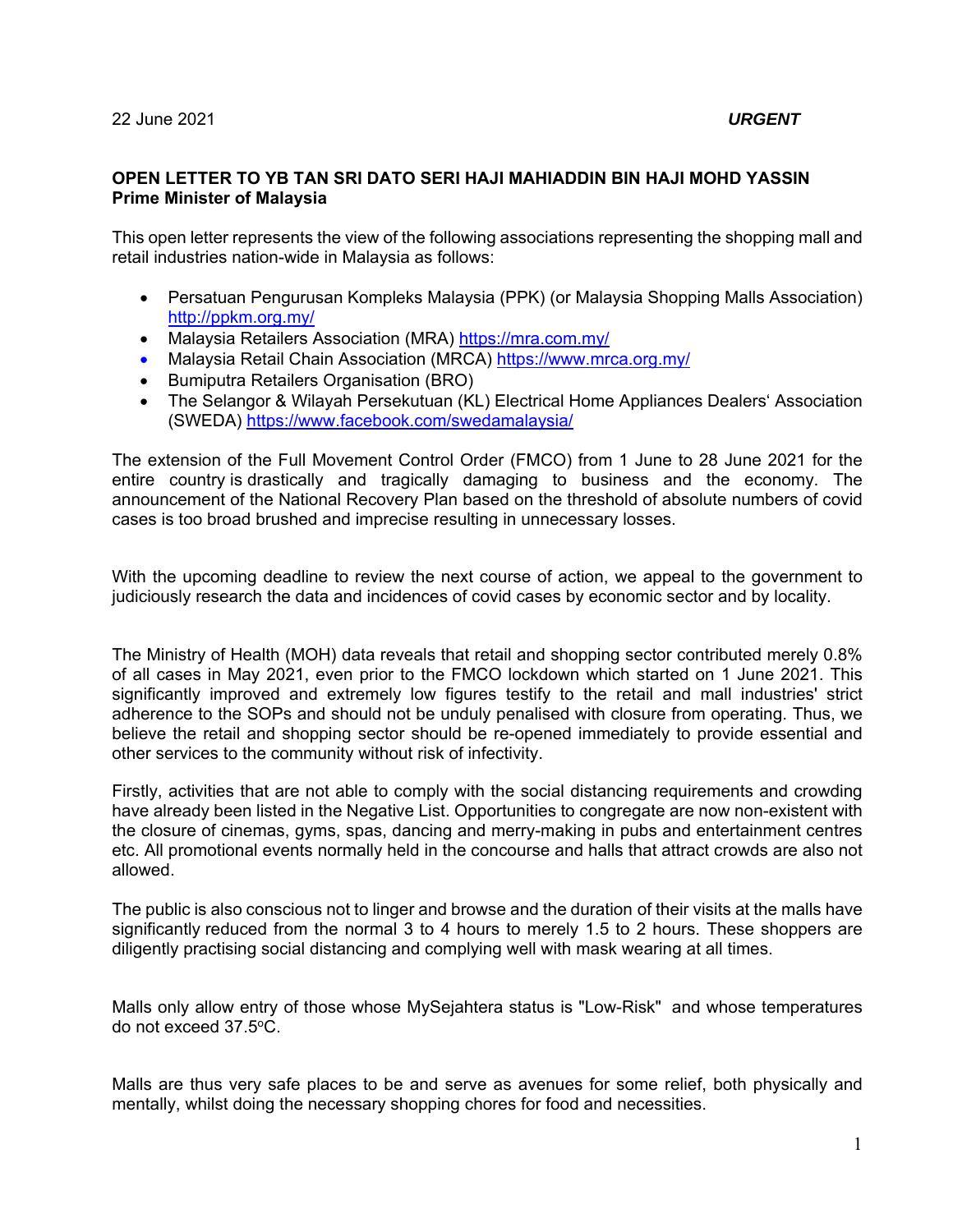**We appeal to the Government to take all these positive factors into account in the upcoming review and allow the immediate re-opening of all trades in the malls (except for those in the Negative List).** 

Presently, already 20-30% of shops in malls have been closed due to the adverse conditions of the past 16 months, and with 30% of staff being laid off, this amounts to 300,000 personnel. We foresee that in the event the mall and retail industry including street-front shops are not re-opened by beginning of July 2021, there will be another 50% of the remainder closing their doors for good, including prominent domestic and international retail brands with more employees at risk of being laid off. Once these international brands exit from our country, it will be doubly difficult to attract these brands to return.

With these massive lay-offs and shop closures, the entire retail and shopping malls industries will be grievously and critically damaged and will need massive efforts and time to re-build malls' ecosystem or the malls themselves will permanently close, and the retail supply chain will be deeply fractured.

**Any prolongation in re-opening will cause irreparable damage to both the retail and shopping mall industry which may not recover for the next few years, leaving us far behind in the economic recovery process. Therefore, we seek the government's urgent consideration to mitigate the catastrophic but real scenario as predicted above.**

**LIVES and LIVELIHOODS MATTER**.

Thank you.

Yours faithfully **PERSATUAN PENGURUSAN KOMPLEKS MALAYSIA (PPK)** 

**TAN SRI DATO TEO CHIANG KOK** 

- Economic Planning Unit, Prime Minister's Department **ATTN: YB DATO SRI MUSTAPA MOHAMED,** Minister in The Prime Minister's Department
- Ministry of International Trade and Industry **ATTN: DATO' SERI MOHAMED AZMIN ALI**, Minister of International Trade and Industry
- Ministry of Domestic Trade and Consumer Affairs **ATTN: YB DATO SRI ALEXANDER NANTA LINGGI,** Minister of Domestic Trade and Consumer Affairs
- Economic Action Council, Prime Minister's Office Putrajaya **ATTN: YBhg PROF TAN SRI DATO SERI DR NOOR AZLAN GHAZALI**, Executive **Director**